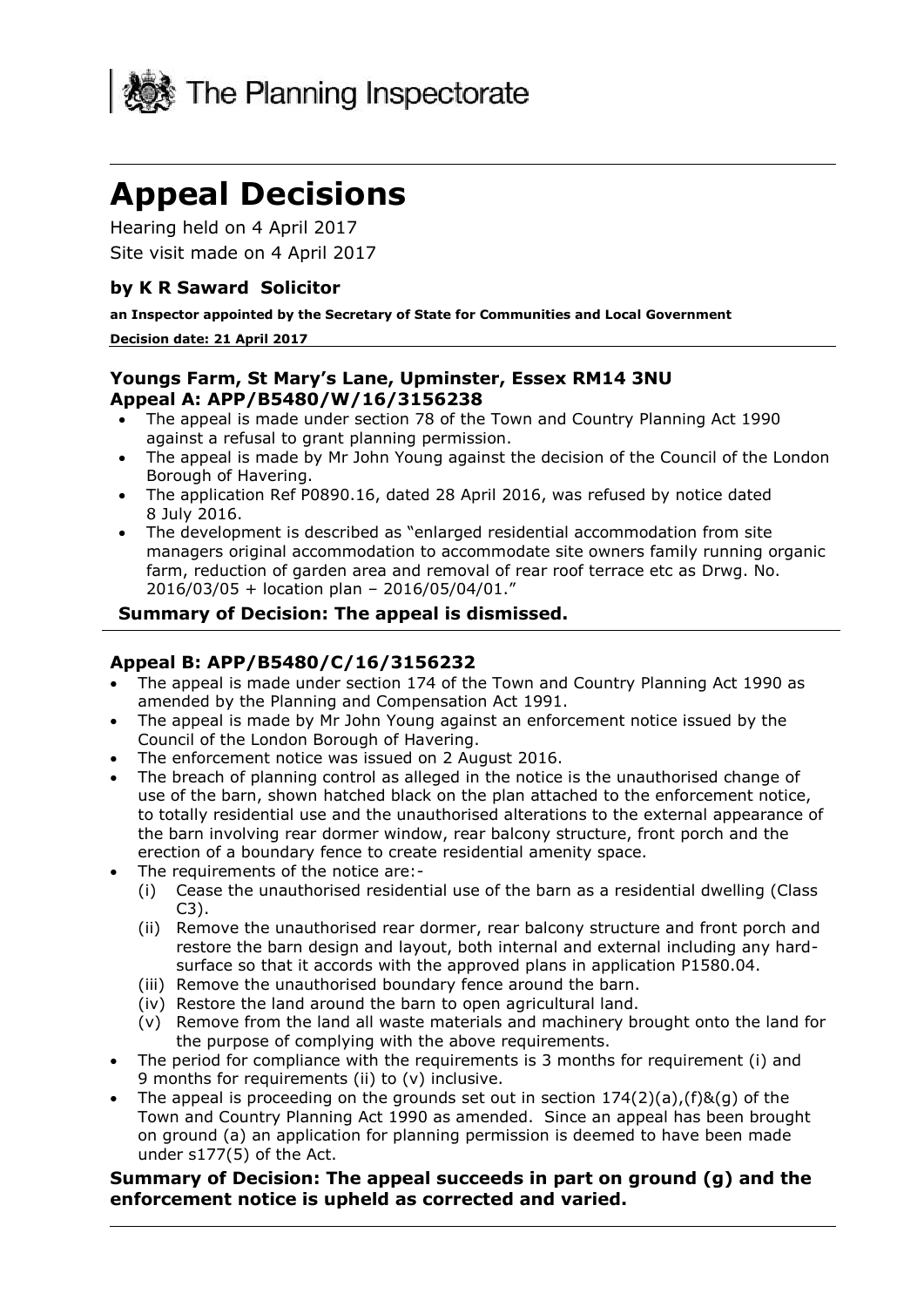## **Procedural Matters**

## *Appeal A*

- 1. When the planning application was made in respect of Appeal A, the development had already been carried out. Section 73A of the Act allows application. permission to be granted for development carried out before the date of the
- 2. The description of development used in the heading for Appeal A is taken from the original application form. This differs from the description in the Council's decision notice and the appellant's appeal form although the box was ticked in the appeal form to indicate there had been no change in description. Both residential accommodation." Neither "retention" nor "continuation" is development within the meaning of section 55 of the Act. documents describe the development as "the retention of external alterations to existing barn including formation of rear dormer and continuation of use as
- development within the meaning of section 55 of the Act. 3. The external alterations applied for included the formation of a rear dormer. which he has asked me to consider in the context of both appeals. These the development on the Green Belt. The changes replace the rear roof dormer with a small projecting roof with window and the addition of two ground floor windows. The porch is removed and the patio style doors are replaced with a more centrally positioned single door and two windows. During the course of the appeals, the appellant submitted two revised drawings revisions attempt to overcome the Council's objections regarding the impact of
- the barn with the close boarded fencing at the front removed. This fencing had already been replaced by the time of my site visit except for a short section. The curtilage had also been reduced but did not appear as small as that shown on the revised plans or to accord fully with them. Whereas the revised plans there was in fact an area of hard surfacing with post and rail fence down one side. The ménage appeared closer to the barn than illustrated. My decision will 4. In addition, the residential curtilage is shown reduced to an area at the rear of identify an area immediately adjacent to the barn as 'additional screen planting', be based upon the revised drawings rather than what I saw.
- 5. Taking into account the judgment in *Bernard Wheatcroft Ltd v Secretary of State for the Environment and Another (1980),* whilst a number of changes are substance of the development applied for in Appeal A. The use of the barn insignificant, the schemes are sufficiently close overall to not be regarded as a different development altogether. Further, no prejudice would be caused to third parties through my consideration of these drawings especially as they provide for a reduction in development. shown, I consider that the revised drawings do not materially affect the remains the same in each set of drawings and whilst the alterations are not
- provide for a reduction in development. 6. Therefore, I shall deal with Appeal A on the basis that the development applied for is external alterations to existing barn (without formation of rear dormer) and use solely for residential purposes.
- the exception of the notice of appeal for the section 78 appeal. A printout of the Council's electronic record established that such notice had been given, but a copy of the letter of notification itself was not available at the Hearing. In the 7. Copies of the notification letters were provided in advance of the Hearing with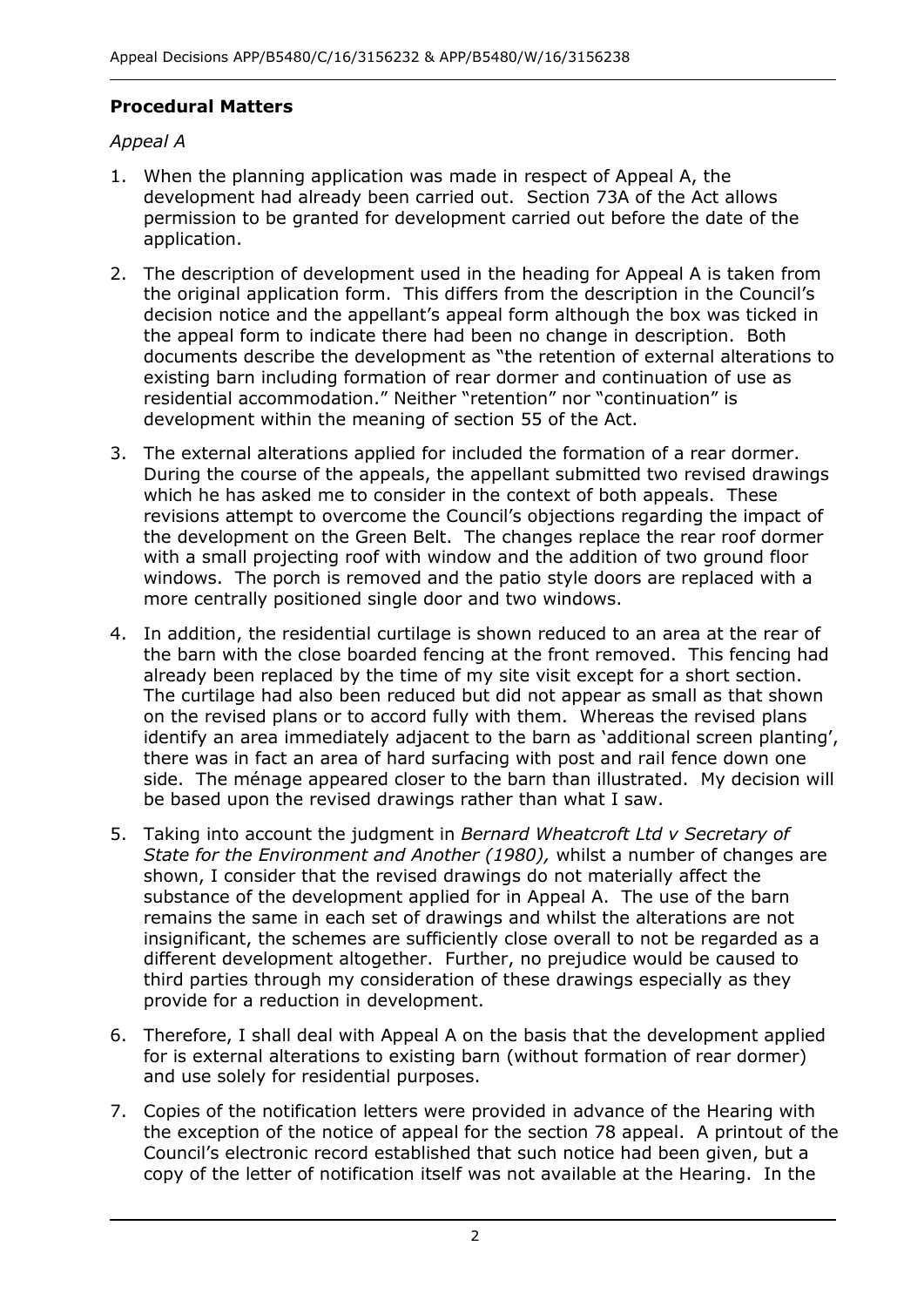circumstances, I agreed that this could be provided after the close of the Hearing. A copy was produced later that same day and appears to be in order.

#### *Appeal B*

- 8. The basis of the deemed planning application arising from the ground (a) appeal derives from the allegation in the enforcement notice, being the development as it existed at the time the notice was issued. That being so, the application cannot be modified to accommodate a revised scheme differing from that alleged in the notice. Therefore, I shall proceed to determine the ground (a) appeal on the basis of the allegation. Should the ground (a) appeal be unsuccessful, I shall go on to consider the appeal on ground (f) at which point the alterations can be considered in determining whether there are lesser steps to the remedial action sought.
- 9. At the time of issue of the enforcement notice, there was a rear balcony structure (described by the appellant as a 'veranda') affixed to the rear dormer. to replace the veranda with a 'Juliet' style balcony. Neither appears in the revised drawings submitted during the course of the appeal. Whilst the veranda is no longer present, it forms part of the development for which there is a deemed planning application under ground (a). It shall be considered This has since been removed and the retrospective planning application sought accordingly.
- the deemed planning application. The notice describes the alleged breach of  planning control as "*the unauthorised change of use of the barn… to totally* this description requires correction. There is nothing wrong in the Council issuing a composite notice for both a change of use and operational development, but it should be framed in a way to be clear what exactly constitutes a breach of planning control. 10. It is important to get the enforcement notice right because it forms the basis for *residential use*…" before identifying various alterations to the barn. However,
- 11. Among the various forms of development listed is "the erection of a boundary fence to create a residential amenity space". When planning permission was granted in 2012<sup>1</sup> for alterations to the existing barn to provide an office and 2 bedroom residential unit for a site manager<sup>2</sup>, a condition was imposed removing boundary treatments<sup>3</sup>. The parties confirmed at the Hearing that the fencing attacked by the notice was erected in breach of that condition. Therefore, the fencing is development carried out without the required planning permission. It is cited correctly in the notice in the context of being operational development. However, the fact that the fencing creates "residential amenity space" is not a use of land for planning purposes and the reference should be deleted. certain permitted development rights including the erection of fences and
- 12. It is the change of use of the land from agricultural to use as domestic garden that is in issue. From the written submissions made, the appellant clearly understood that to be the position and indeed acknowledged that such use is a breach of planning control at the Hearing.

j <sup>1</sup> Council planning ref: P0088.12 dated 20 December 2012.

<sup>&</sup>lt;sup>1</sup> Council planning ref: P0088.12 dated 20 December 2012.<br><sup>2</sup> The application plans showed a packing room, tractor store and cold store with a store/germination area in the loft as well as office and residential accommodation

 $3$  Under Schedule 2, Part 2, Class A of what was then the Town and Country Planning (General Permitted Development) Order 1995.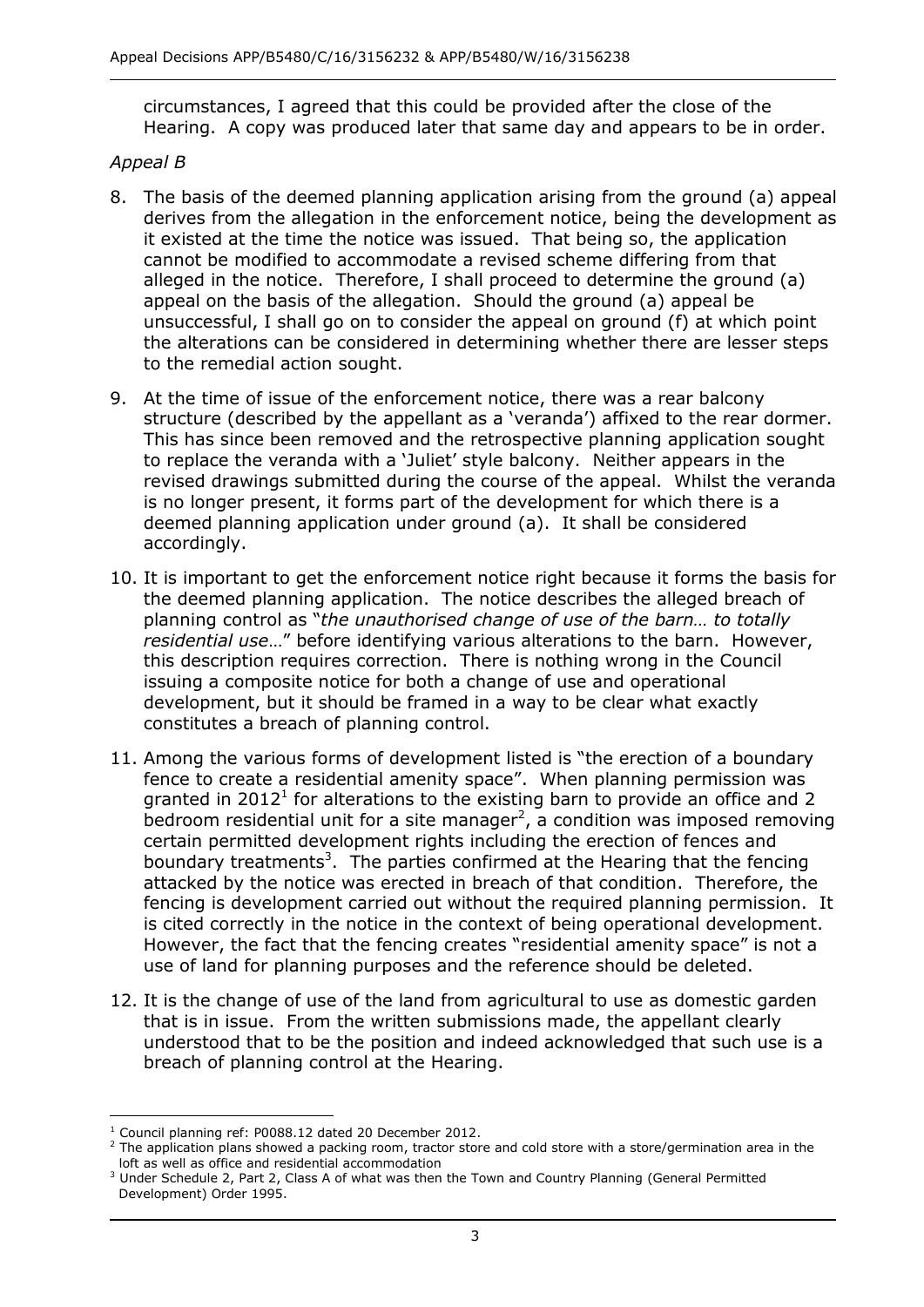- relates to, and is properly described as, *"the change of use of a barn from a*  was agreed by the parties at the Hearing. I shall correct section 3 of the notice accordingly. 13. Consequently, it follows that the breach of planning control that has occurred *mixed use as an office, agricultural use and site manager's accommodation to use as a single dwellinghouse including domestic garden".* This revised wording
- 14. As a matter of good planning practice the wording of the requirements should reflect the wording of the alleged breach of planning control, unless under- enforcement is deliberately intended (which does not apply here). A corresponding change to the requirement 5.(i) of the notice should be made to garden". The parties also agreed that the area of enclosed garden should be marked on the enforcement notice plan. They produced an agreed plan identifying the residential curtilage. For improved clarity, I propose to "cease the unauthorised use of the barn as a single dwellinghouse with domestic substitute this plan for the one attached to the notice.
- 15. Paragraph 5.(ii) of the notice requires the barn to be restored to its internal and external layout with reference to the approved plans in the original planning permission for the barn. Although not raised under ground (f), a notice can go breach taking place. It is appropriate that the notice is framed in that way especially as authorised changes may have taken place since inception. I have a duty to ensure the notice is in order and shall make the mentioned change. no further than requiring restoration of the barn to its condition prior to the
- 16. The Council agreed that it is unclear what paragraph 5.(iv) of the notice means precisely by requiring the land around the barn to be restored to open agricultural land. It would be more accurate to require the land to be restored to its condition before the unauthorised change of use took place.
- 17. I am satisfied that all of these corrections can be made without causing injustice to either party.

# **Appeals A and B**

# **The appeal under ground (a), the deemed planning application & Appeal A**

 18. Ground (a) is that, in respect of any breach of planning control which may be constituted by the matters stated in the notice, planning permission ought to be granted. This ground is concerned with the planning merits of the case, and it raises the same issues as the deemed application for planning permission. It also raises the same issues on the linked section 78 appeal. Therefore, I shall deal with them together except where the circumstances warrant consideration of the appeals separately due to the revisions in the Appeal A drawings.

# *Background*

- 19. The appeal site comprises approximately 2.7 hectares forming an agricultural smallholding known as 'Youngs Farm' with a frontage along St Mary's Lane. The site lies within the Metropolitan Green Belt. It is also within the Thames Chase Community Forest although the Council Officer clarified at the Hearing that this has no particular significance in these appeals.
- 20. The appeals concern a barn that was built pursuant to the grant of planning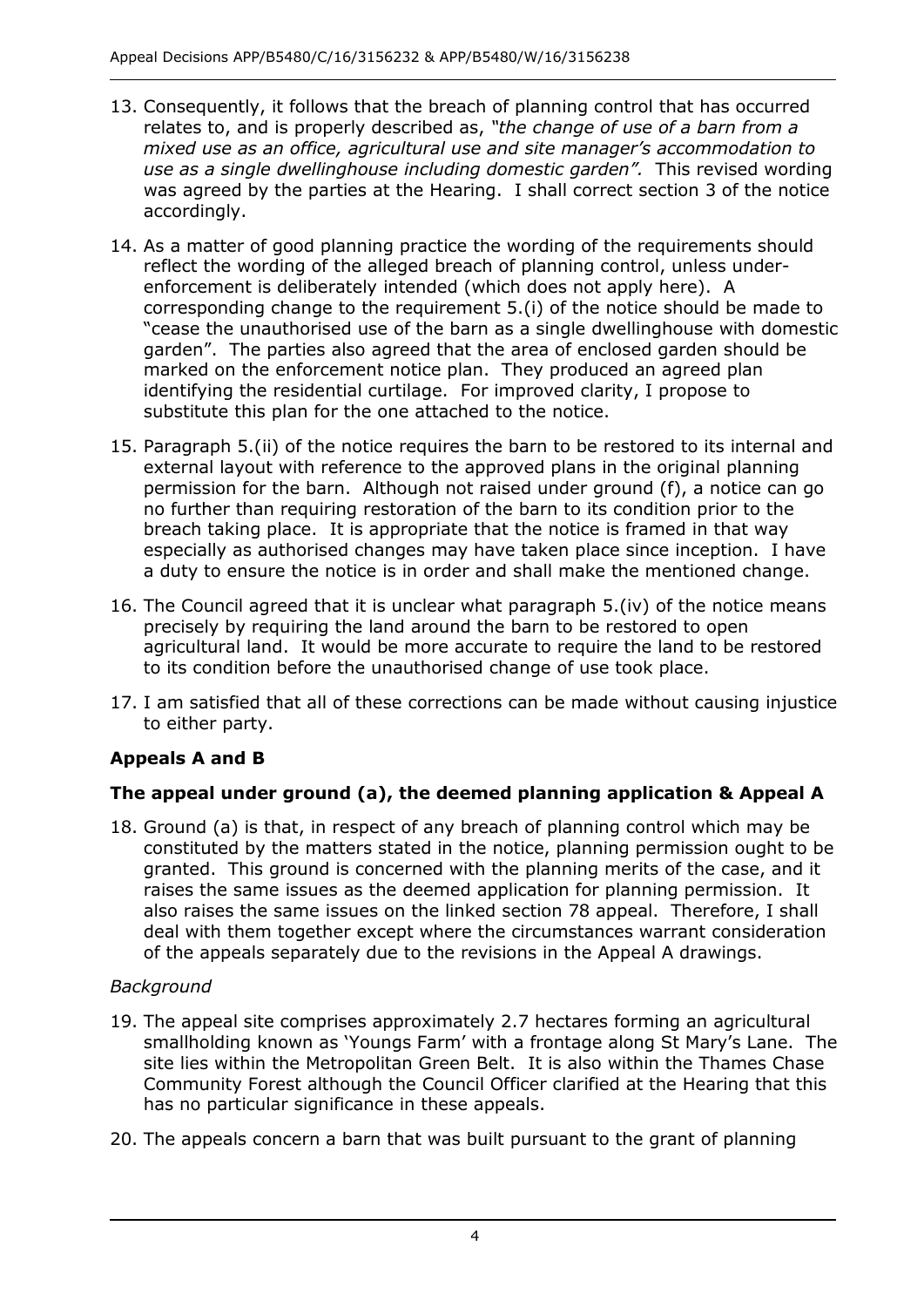condition for the stabling of horses, storage of ancillary equipment and horse feed and for no other purpose including residential use. Planning permission was subsequently granted by the 2012 permission for alterations to the barn to provide an office and a 2 bed residential unit for a site manager without any garden space. A planning obligation deed<sup>5</sup> restricted occupation of the farm manager's accommodation to an employee of Youngs Organic Farm. permission in 2004 $4$  as a 'barn for existing stables'. The use was restricted by

- 21. Due to the site development and set up costs exceeding those originally anticipated, a farm manager was never appointed to take up residence of the barn. Instead, the appellant resolved to develop the business himself with the aid of family members. The barn was converted to a residential dwelling with the immediately surrounding agricultural land given over to residential curtilage. According to the appellant these changes took effect over the summer of 2013. According to the appellant these changes took effect over the summer of 2013.<br>Ever since August 2013, the appellant and members of his family have occupied the barn as a single dwellinghouse.
- 22. Planning permission for a farm shop was granted on appeal in 2016 $^6$ . Adjoining the farm shop is a reasonably large greenhouse. Two polytunnels have also been built with the benefit of planning permission. A former stable block operates as a 'staff mess room'.
- 23. Policy DC45 of the Council's Core Strategy  $(CS)^7$ , titled 'Appropriate Development in the Green Belt' sets out the restricted purposes for which development in the Green Belt may be granted planning permission. This policy pre-dates the National Planning Policy Framework (the Framework) which sets out national policy regarding development in the Green Belt in paragraphs 79 and 87–90 thereof.
- 24. Although broadly following the approach set out in the Framework, the details of Policy DC45 differ from the wording of the Framework and to that extent is inconsistent with it. The parties agreed at the Hearing that the policy may be regarded as being out-of-date. Therefore, I shall consider the appeal on the basis of the Green Belt section in the Framework.
- 25. The main issues are:
	- whether the development is inappropriate development in the Green Belt for the purposes of the Framework;
	- the effect of the development on the openness of the Green Belt;
	- the effect of the development on the character and appearance of the barn and the surrounding area; and
- if the development is inappropriate, whether the harm by reason of inappropriateness, and any other harm, is clearly outweighed by other considerations, so as to amount to the very special circumstances necessary to justify the development. to justify the development. 4 Council ref: P1580.04 dated 21 October 2004 5 Pursuant to section 106 of the 1990 Act and dated 19 December 2012

j <sup>4</sup> Council ref: P1580.04 dated 21 October 2004

 $6$  Appeal ref: APP/B5480/W/16/3143056 dated 15 April 2016

 $7$  Core Strategy and Development Control Policies Development Plan Document, adopted 2008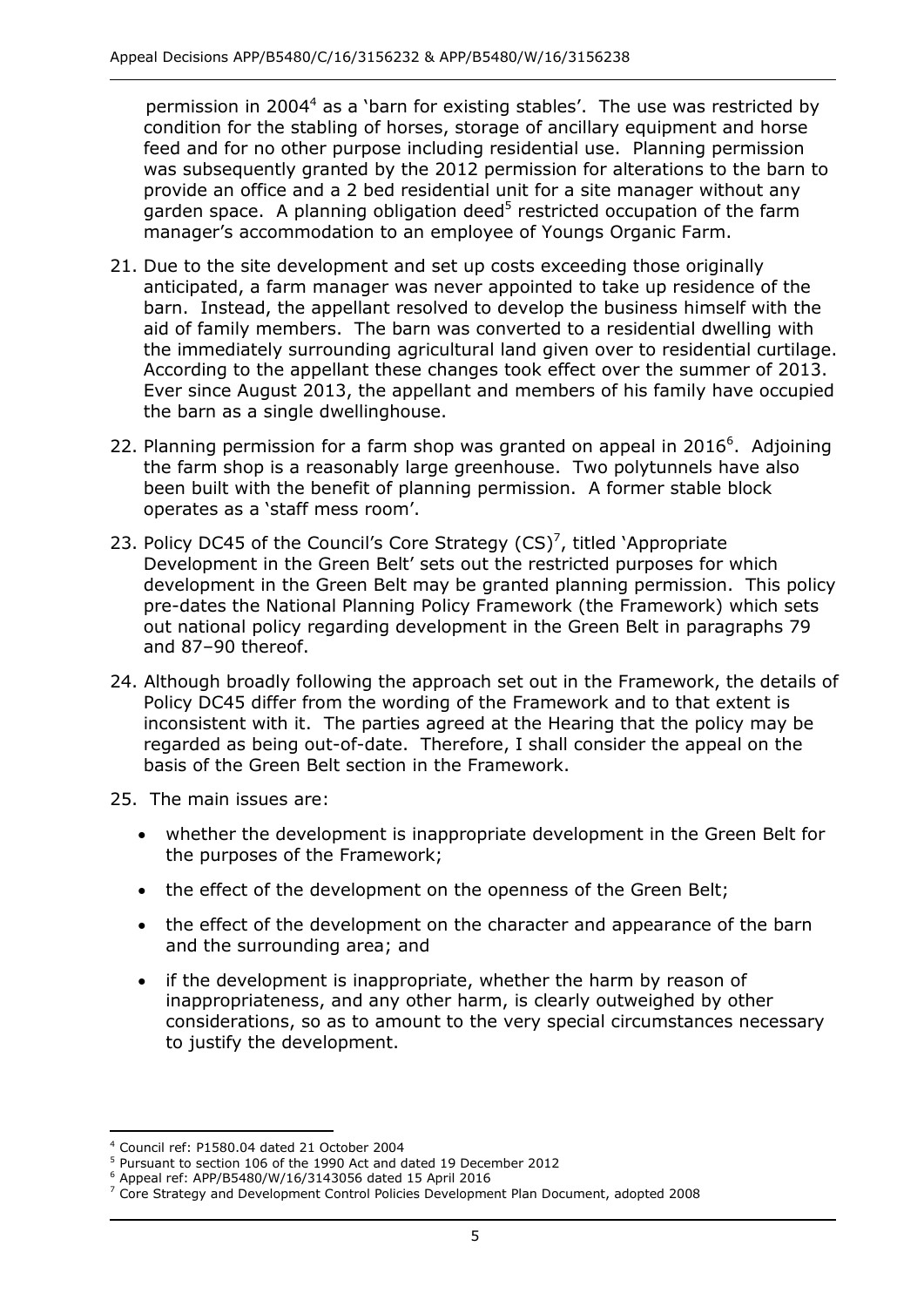#### **Reasons**

#### *Whether inappropriate development and effect on openness*

- Belt are inappropriate unless one of the exceptions listed in paragraph 89 apply. inappropriate in the Green Belt, provided they preserve openness and do not conflict with the purposes of including land in the Green Belt. They include the re-use of a building provided it is of permanent and substantial construction. 26. Paragraph 89 of the Framework establishes that new buildings within the Green Paragraph 90 identifies certain other forms of development that are not
- 27. There is no dispute that the barn is permanent and that it is of substantial construction. The Council's written submissions suggested that the residential use and curtilage are inappropriate development because of the lack of evidence of an existing organic farm use necessitating the dwelling. However, there is no such test within paragraph 90.
- "probably a re-use" of a building. However, it maintains that the use of part of circumstances. Furthermore, the extent of external alterations and change in internal layout as enforced against means the barn has been altered so that it is not strictly the same building. 28. At the Hearing the Council conceded that based on the revised plans, there is the barn as residential accommodation was intrinsically linked to the instigation and maintenance of the organic farm which was allowed under exceptional
- 29. Nothing in paragraph 90 refers to the existing lawful use of the building nor does it say that a building must remain the same and cannot be changed before its re-use. To my mind the works are not so extensive as to go beyond what could reasonably be regarded as a re-use or to amount to a different building. Moreover, extensions and alterations to a building are captured by paragraph 89 whereas the fourth bullet point of paragraph 90 is concerned with the 'use' of a building. The wholly residential use is a different use from that approved previously, but it is still a 're-use' of the barn.
- 30. The barn has now been enclosed to form a residential curtilage. Whilst there is a shared access, the barn and garden form a physically separate area solely used for residential purposes. Thus, it is in a wholly different use from the remainder of the agricultural holding. Although there may be occupants who work on the farm, there is functional as well as physical separation. It is consistent with case law including the judgment in *Burdle8* that a separate planning unit has been created.
- 31. It is the agreed position of the parties that the 'creation of a residential curtilage' around the barn is a material change of use of land falling outside the remit of paragraph 90 and that no other exception applies. The parties therefore consider it to be inappropriate development. It may be inappropriate development when assessed against the openness and Green Belt purposes, but I disagree with the parties' approach. In applying paragraph 90 I consider that the development must be taken as whole rather than to look at the domestic garden area in isolation. It is intrinsically linked to the residential use of the barn. Thus, the garden is ancillary to the residential use and not a separate change of use in itself.

-

 $8$  Burdle v Secretary of State for the Environment (1972) 1 WLR 1207.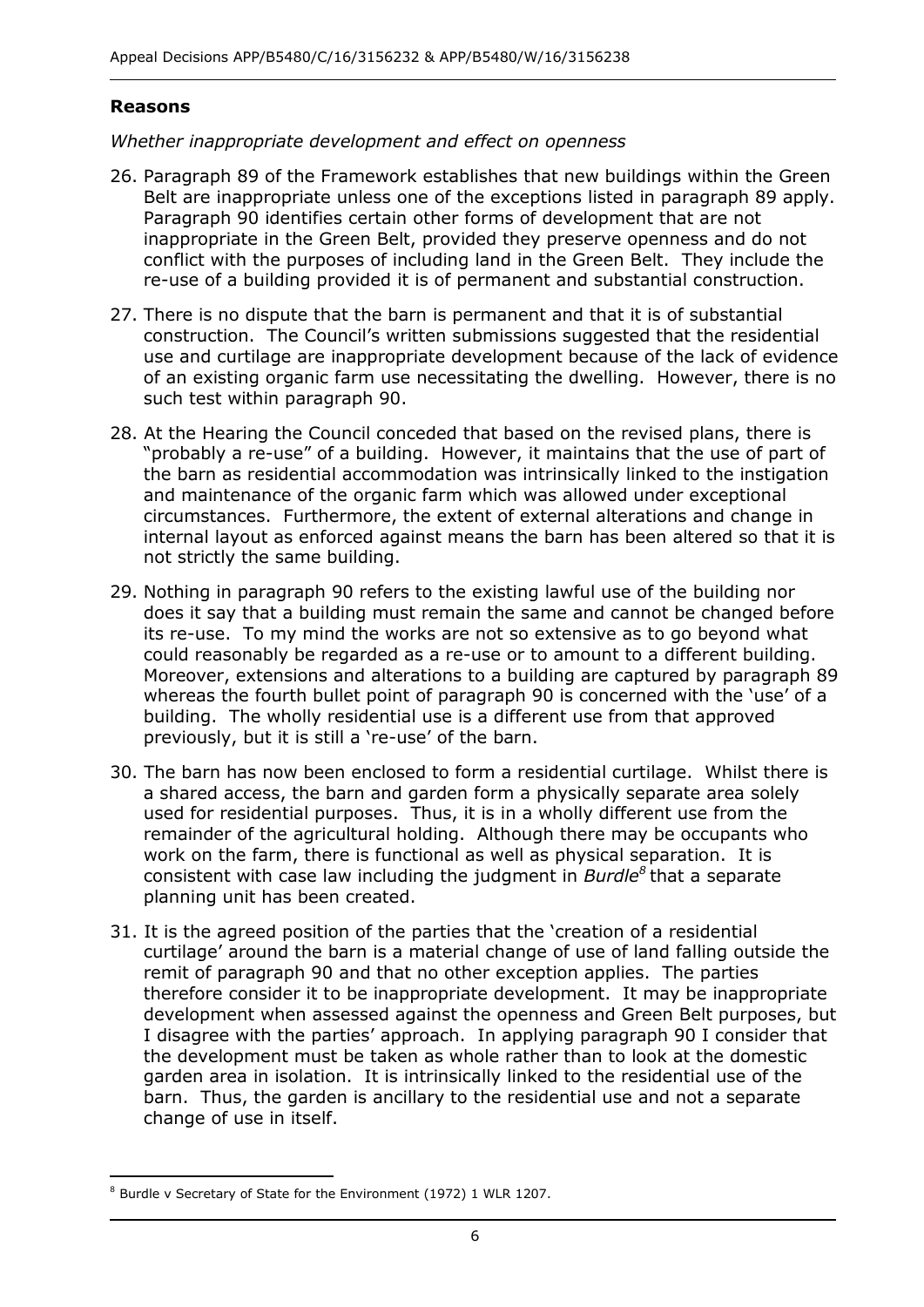- 32. That being so, there is a re-use of the barn with domestic garden. The issue of including land within it so as not to amount inappropriate development. turns to whether it preserves the openness of the Green Belt and the purposes
- 33. Paragraph 79 of the Framework states that the fundamental aim of Green Belt policy is to prevent urban sprawl by keeping land permanently open. It identifies openness as an essential characteristic of the Green Belt. There is no definition of "openness" in the Framework, but case law has established that openness of the Green Belt has a spatial as well as a visual aspect and the absence of visual intrusion does not in itself mean that there is no impact on the openness of the Green Belt.
- 34. A residential use clearly differs from an agricultural use. Not only are more comings and goings to be expected from residential occupants and their visitors, but it also generates the use of vehicles. The emergence of domestic paraphernalia inevitably follows. This all creates harm to the Green Belt. In this case the use has been extended to the enclosure of land for use as domestic garden giving rise to a very significant and harmful urbanising effect. It includes a large patio area to the frontage and shingled areas providing parking provision. The Council also noted garden furniture, a washing line and planters during a site visit.
- 35. Such use alters the character appreciably. By introducing a domestic use into these surroundings it severely diminishes the rural qualities of the site. These conflict with one of the purposes of including land in Green Belts, namely to assist in safeguarding the countryside from encroachment. features and activities within the Green Belt do not preserve openness and also
- assist in safeguarding the countryside from encroachment. 36. A reduction in the size of curtilage has less impact than before. Where there was once garden enclosed by high fencing there is now a ménage. Additional screen planting is shown between the barn and ménage. Despite these changes there would still be a harsh urbanised appearance with wide areas of hard surfacing and gravel driveway to the frontage. Further, a clearly defined area in domestic use remains which contrasts starkly with the rural setting and erodes the openness of the Green Belt. The impact of the revisions is still significant.
- could be replaced by soft landscaping to improve the appearance and a condition could be imposed to strengthen the landscaped areas further. condition could be imposed to strengthen the landscaped areas further.<br>Although that suggestion was welcomed by the Council in principle, it involves yet further revisions to the drawings which are not before me. Moreover, it would not be reasonable to impose a condition which would essentially require 37. The appellant suggests that the hard surfaced areas to the front of the barn parts of the scheme to be changed.
- 38. Whilst noting that there was hardstanding in this part of the site prior to the full residential conversion, I understand that it was utilised for storage. The Council says the storage of materials was unauthorised. Moreover, the presence of hard-surfacing is not the same as enclosed domestic garden. As the development does not preserve openness and it conflicts with one of the purposes of including land within Green Belts, this reinforces that the use cannot be considered as 'not inappropriate' for the purposes of paragraph 90 of the Framework.
- 39. It is common ground between the parties that the fencing is a structure which constitutes a 'building' as defined in section 336 of the 1990 Act. As such, the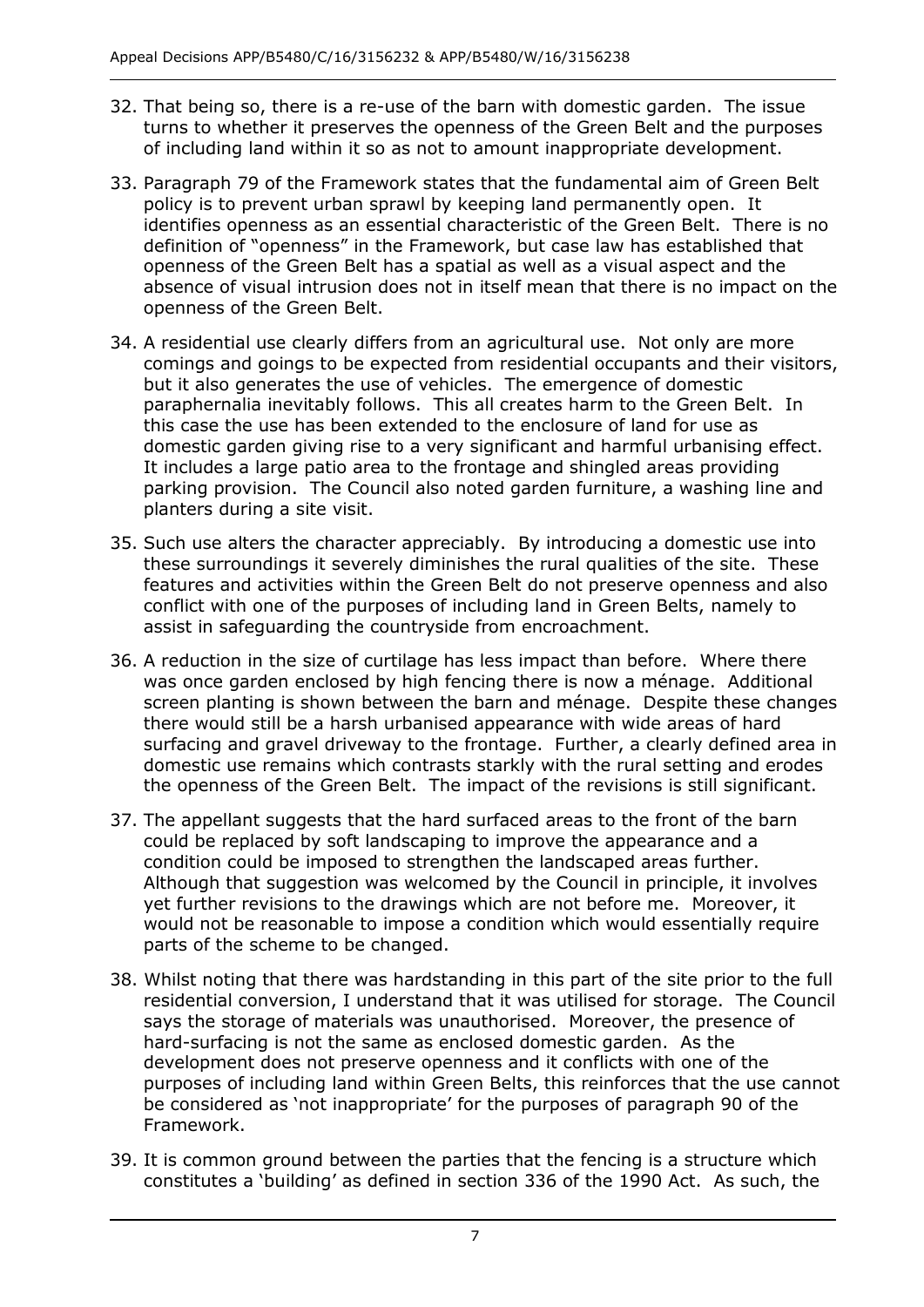erection of fencing is inappropriate development pursuant to paragraph 89. It also forms part of the development as a whole. As acknowledged by the appellant, the fencing does affect openness. The effect of the fencing itself is more limited with the post and rail fence proposed in the amended plans than the high close boarded fence attacked by the notice. Nonetheless, a structure remains with an effect on openness albeit relatively limited. It is the enclosure of the land for domestic use which has the more dramatic impact.

 40. Whilst the Council maintains a policy objection to the external alterations in Appeal B, it acknowledges that they have not resulted in disproportionate additions over and above the size of the original building. I have no reason to disagree that in applying the exception in the third bullet point of paragraph 89, the conclusion may be drawn that the alterations are a form of development that is not inappropriate. Under the amended scheme both the dormer and veranda are removed and so this particular issue does not arise.

### *Conclusion on whether there is inappropriate development*

 41. Having regard to all of the above, I conclude that the use of the barn with with the purposes of including land in the Green Belt. It is therefore inappropriate development in both appeals as is the fencing. domestic garden does not preserve the openness of the Green Belt and conflicts

#### *Character and appearance*

- 42. Most of the site is open agricultural land. Development is focussed in the north of the site with the barn sited in the north-eastern corner where it is close to the complex of farm buildings. These comprise the former stable building, farm shop, greenhouse and polytunnels. There are two vehicular accesses along St Mary's Lane. Public access is via the eastern access along a gravelled drive to the large yard in front of the farm shop where there is also customer parking. The site as a whole is bounded by hedgerow and there is woodland to the north of the barn.
- 43. Next to the eastern entrance is a row of houses at Franks Cottages. Golf club buildings are directly opposite the site. Views extend far into the distance over the golf course and the fields beyond. In each direction there is sporadic development, but buildings are principally built near to the road leaving open and undeveloped views of the wider surrounding countryside. The notable exception is the M25 motorway which passes close-by. Despite this and other limited development, the surrounding area is otherwise predominantly rural. entirely rural countryside, but that is not reflective of the distinctly rural characteristics of this site or its immediate surroundings. The appellant described the area as a transition between the urban area and the
- characteristics of this site or its immediate surroundings. 44. As originally built, there was a long stretch of high close boarded fence between concrete posts wrapping around the barn and separating the residential curtilage from the remainder of the site. Much of that fence has since been removed, but its effect can be gleaned from the fence that remains in place behind the barn. Copy photographs supplied by the appellant also show how it boundary. It is apparent that the close boarded fencing had a harsh, unrelenting quality unbefitting to the openness of its surroundings whilst also visually severing the barn and the land about it from the remainder of the unit to very detrimental effect. appeared with high metal gates installed between the fence along one side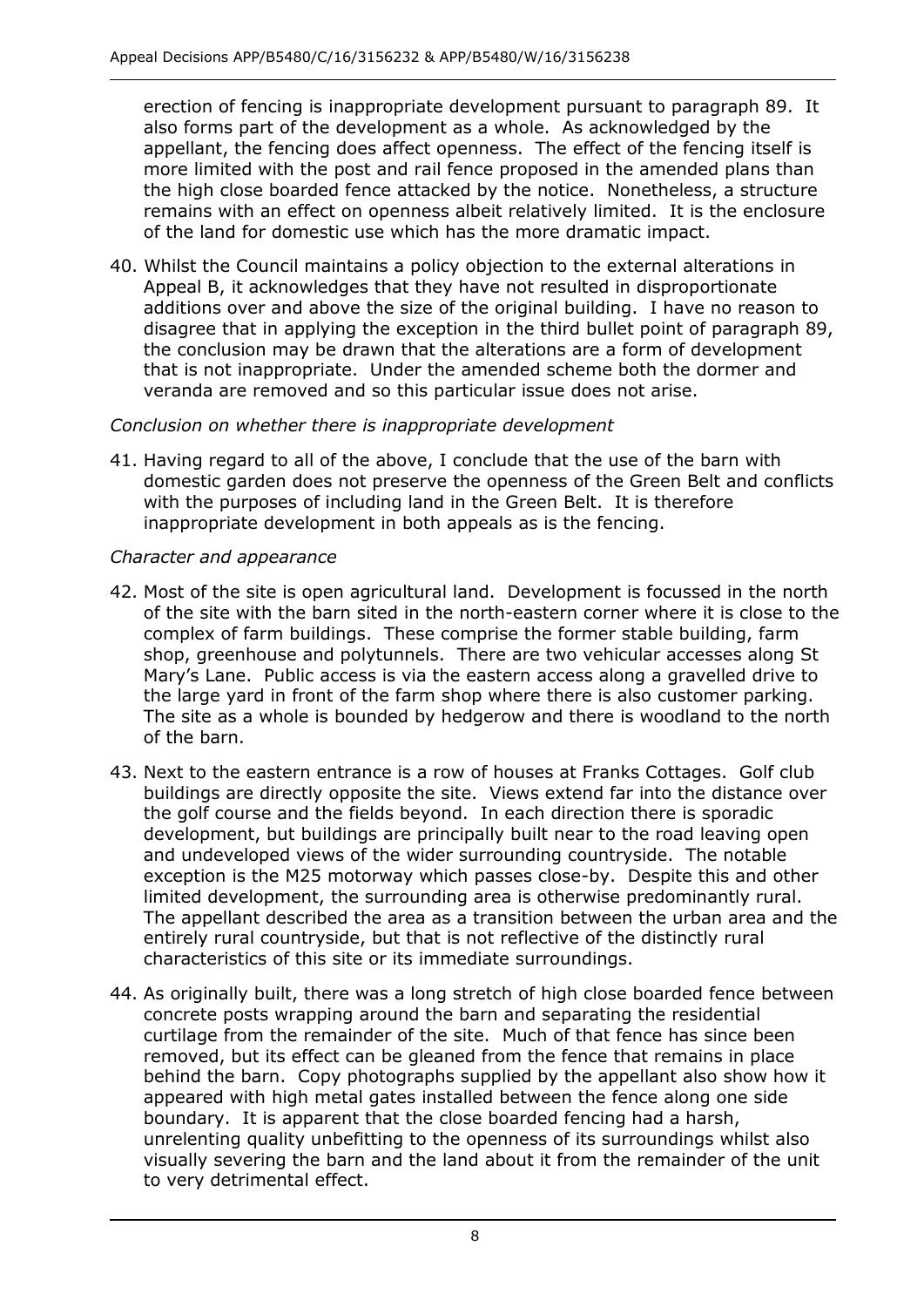- 45. The rear dormer enforced against is still in place. It is a bulky flat roofed addition that fails to respond to any other design aspect of the barn. Judging by the photographs, the veranda supported by brick piers and enclosed by a metal balustrade protruded notably. Together, these additions will have been the focal point of the rear elevation. Being largely out of sight from inside and outside the site would not make them acceptable. The front porch introduces an odds with the design of the barn as an agricultural building. unmistakably residential characteristic as does the patio style doors which are at
- odds with the design of the barn as an agricultural building. 46. I conclude that the development as built and enforced against has a significant adverse effect on the character and appearance of the barn and its surroundings contrary to Policy DC61 of the Core Strategy as the character and appearance of the site is neither maintained nor enhanced. It also conflicts with paragraphs 17, 56 and 58 of the Framework insofar as they seek high quality design appropriate to its locality.
- 47. With the revisions there is now a post and rail fence instead of a close boarded fence which is set further back from the frontage. As it is a lower fence than before of more sympathetic design, its visual impact is not as severe. Attempts have also been made through planting behind the fencing to soften the edge. the fence would be removed once the planting becomes established. In the circumstances, I find no material harm arising from the fence itself. The Planning Statement accompanying the planning application indicates that
- 48. As revised, the roof dormer would be removed as well as the veranda. A gabled roof would be reinstated in similar manner to that which was approved by the 2012 permission. The porch and patio style doors would also be removed and replaced with a centrally positioned front door with a window either side to also reflect the previously approved design. The main difference would be that the a wide window. Given that the overall affect would not be hugely dissimilar from the 2012 permission with the appearance of the barn more closely maintained, I find no material harm to contravene the aforementioned policies. 2012 approved plans show barn doors to the front elevation where there is now

#### *Other considerations*

- substantial weight is given to any harm to the Green Belt. Other considerations in favour of the development must clearly outweigh the harm. 49. Paragraph 88 of the Framework requires decision makers to ensure that
- 50. At the time of the grant of the 2012 permission the Council must have been satisfied of the need for a rural worker to live on site. That residential use was not commenced and there has now been a change of use of the barn in its entirety to solely residential use and the establishment of a residential curtilage. In consequence, the issue of whether there is an essential need for what has now become a single dwelling falls to be considered afresh. The residential use is not the same as approved previously and it does not follow automatically that the need is unchanged.
- 51. The main thrust of the appellant's argument is that there is a functional need for the family to live on site to support the farming business which is an organic farm producing vegetables. It is certified by the Soil Association.
- 52. The appellant explained at the Hearing how organic farming is more labour intensive and slower than conventional farming. Produce is picked and washed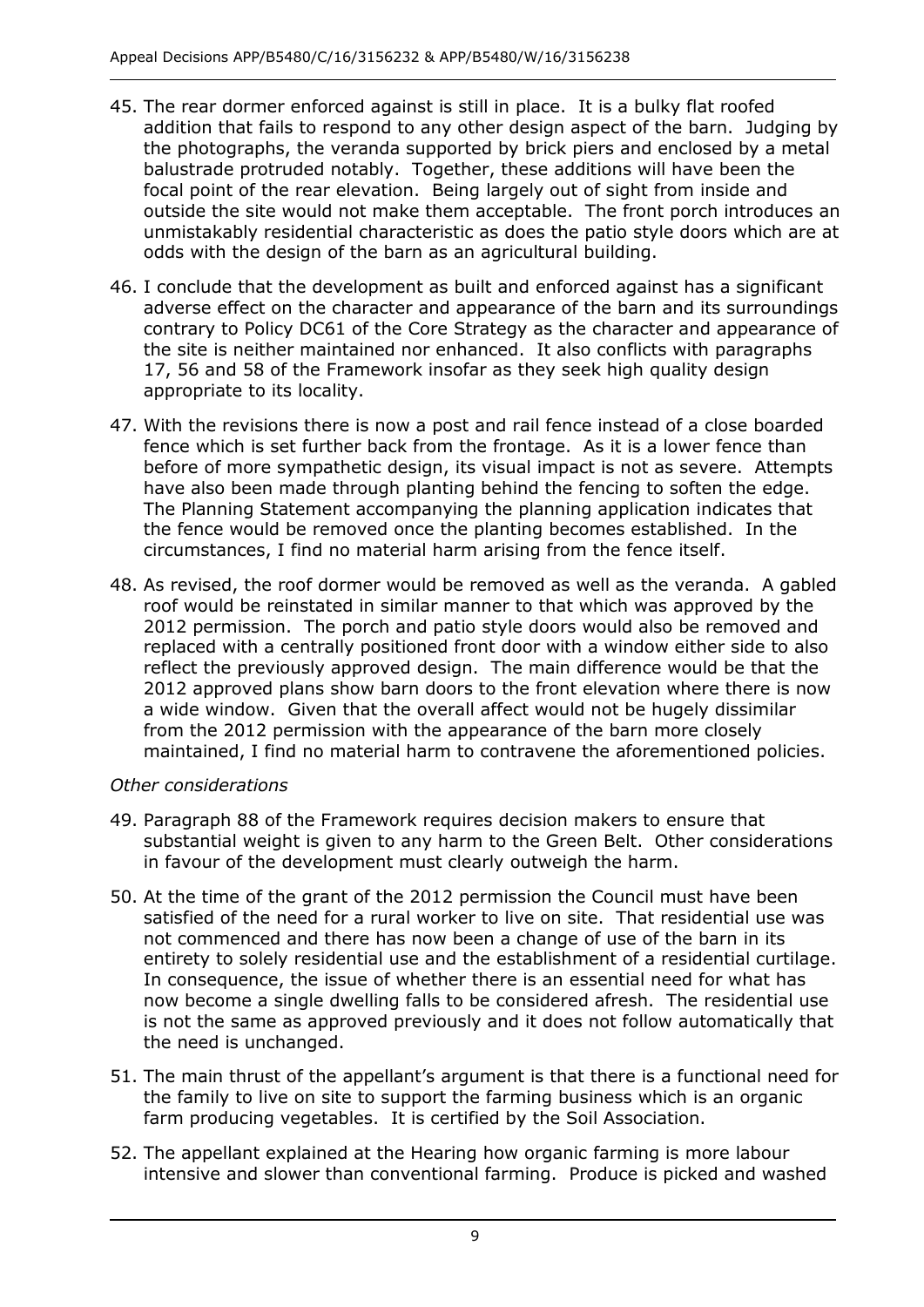by hand. Harvesting takes place at various times of day and there are shorter timescales in which this must be done for certain types of crops. Close attention farming where crops are sprayed with pesticide. Watering is undertaken at different times of day. Whilst Mrs Young acknowledged that watering could probably be done using a timer, the business has not yet reached a stage to invest in the equipment. It is maintained that the functional need will become greater as the business becomes more established. is needed to pest control which is more difficult to manage than conventional

- greater as the business becomes more established. 53. The Council Officer contrasted the needs arising in this instance to more onerous on-site presence for reasons of animal welfare. Whilst the need in this instance may be less obvious than in those circumstances, it must still be assessed on its individual merits rather than drawing comparisons with another form of farming. demands arising in livestock farming where there are seasons necessitating an
- 54. The appellant says the family home at No 1 Franks Cottages was sold to raise funds to invest in the farm. His family then moved to live on the farm to run the business. The appellant confirmed that No 1 is a 3 bedroom property that was sold to one of his sons.
- 55. Following its conversion, the barn became a 3 bedroom home. Apart from Mr and Mrs Young, the barn is occupied by their 24 year old daughter who runs the farm shop. This is open Monday to Saturday from 0900-1730 hours and on Sundays and Bank Holidays from 0900-1330 hours. Mr and Mrs Young's 22 year old son also lives in the barn. He has a full-time job and helps out on the farm on a seasonal basis. Their 30 year old son works full-time on the farm and he also lives in the barn with his wife who looks after the house and their two young children. None of the occupants have alternative accommodation.
- 56. The appellant has a groundworks business at which he still works full-time. Mr Young intends to wind the business down as the farm becomes more established. In the meantime he works on the farm in the evenings and weekends. The day-to-day management of the farm is essentially the domain of Mrs Young.
- of Mrs Young. 57. By the appellant's own admission, the business has not developed as anticipated and it is estimated to be about 2-3 years behind where it was expected to be. Mr Young acknowledged that the business is in its infancy and that the business only really started in 2016 with production of their first crop. Last year a growing season was achieved between March to September. Mr and Mrs Young want to extend the growing season and intend to grow winter vegetables, but they have stalled buying heaters for the polytunnels due to the cost and the outcome of this appeal.
- 58. Only a relatively small part of the site is currently being used in connection with production. One of the two polytunnels is not yet in use. The one that is in use was full with a wide variety of seedlings at the time of my visit. The majority of the site is open grassed field. Mrs Young explained how the land must be cultivated in phases with a 5 year rotation. This is why only one part of the field is under cultivation.
- is under cultivation. 59. The fact that cultivation of the land only recently commenced for the first time illustrates clearly how the business is some way off being established as a profitable enterprise.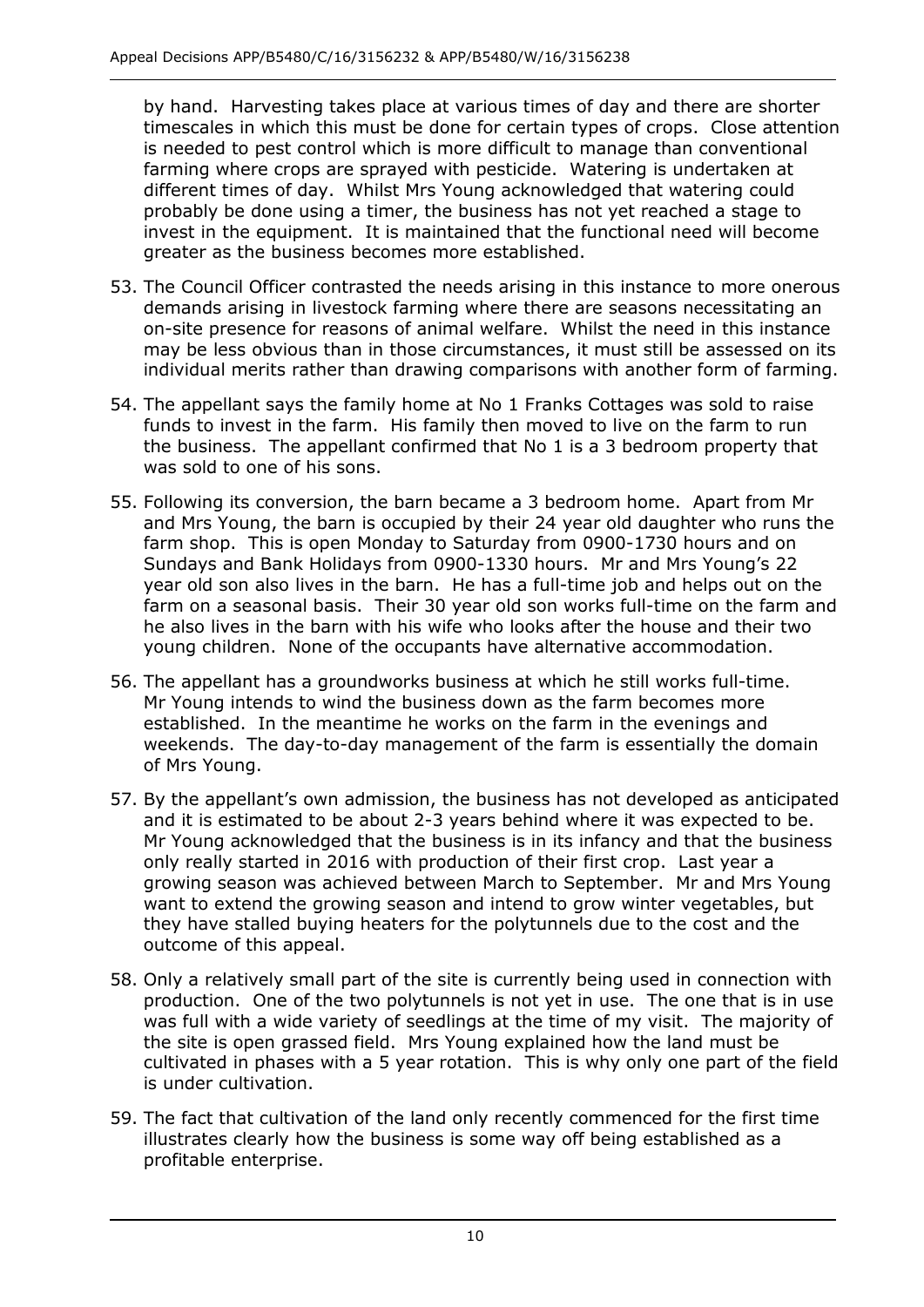- 60. When planning permission was granted on appeal for the farm shop, the Inspector decided not to impose a condition limiting what could be sold. I saw a wide range of fresh fruit and vegetables in the shop, but none were produced on and vegetables stocked will be grown on site. The lack of any produce from the the farm. The appellant expects that come the summer around 50% of the fruit farm is demonstrative of the low level of agricultural production that has been achieved thus far.
- 61. The shelves also contained a variety of bottled and canned produce along with eggs and household items. Animal and bird feed was on sale. Refrigerators stocked items such as soft drinks, snacks, cheese, confectionery together with salad and some fruit. Apparently, despite the diversity and range of products the shop is only 'breaking even' with no profit to pay a wage. It is submitted another job if the appeals fail. I can sympathise with that position, but I have no evidence to demonstrate that the shop would need to close without a single dwelling on-site providing accommodation for the family unit. that the appellant's daughter who works full-time in the shop would need to find
- organic produce is available a profit is achievable. This appears somewhat speculative as there is no financial appraisal to support that position. 62. The appellant says that advice from experienced organic growers is that once
- speculative as there is no financial appraisal to support that position. 63. I can see that there has been financial investment in the farm and that productivity appears to be on the increase to which I attach some weight.
- productivity appears to be on the increase to which I attach some weight. 64. Dismissal of these appeals could, it is argued, jeopardise the viability of the farm and cause reputational damage. Paragraph 28 of the Framework provides that planning policies should support economic growth in rural areas in order to create jobs and prosperity. It also promotes the development and diversification of agricultural businesses. However, there is no substantive evidence that the farming activities in this instance necessitate the family living on site. The financial burden of acquiring alternative accommodation could be onerous, but this is in circumstances where the appellant owned a family sized dwelling immediately next to the site which could have allowed the needs now being argued to be met. I appreciate that the sale freed up capital, but I have no business plan or financial data before me to support the approach taken. The risk posed to the business is uncorroborated by facts and figures for me to attach anything more than limited weight to this as an argument.
- 65. I appreciate that having family members living on site offers convenience and saves cost with help available when needed. However, in terms of the need for a permanent on-site presence occupying a family sized home, the case has simply not been made out. Much of the evidence talks of intention, hope and ambition rather than firm evidence of a viable business necessitating a single dwelling. It is stated that there is a firm intention and ability to develop the farm, but that is not particularly supported by the evidence to date which paints a picture of poor business and financial planning.
- 66. From all that I have read and heard I am not persuaded that the farming activities described necessitate a single dwelling for the family to live on site particularly in view of the scale of operations. It has not been explained adequately why the needs cannot be met by a worker/s living off-site.
- 67. The appellant asks me to take account of the prior condition of the site. After construction of the barn, he says the land around the building was entirely hard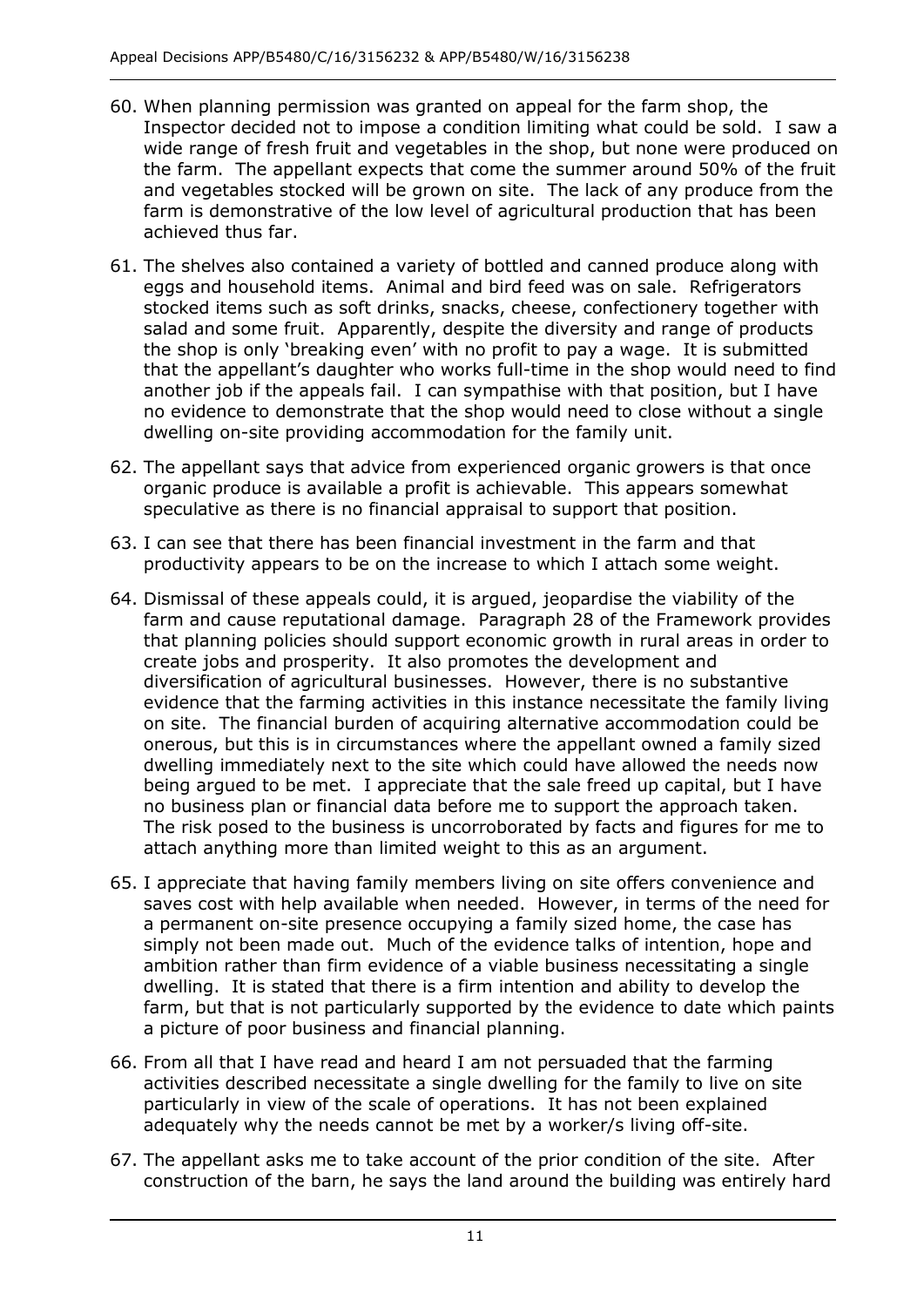surfaced and used for open storage. Copy photographs have been supplied to confirm this. In consequence, it is argued that the enclosure of the land has not resulted in the loss of agricultural land or open countryside. I attach little weight to this argument. It may have been previously developed land, but an agricultural hardstanding is still be part of the countryside whereas the countryside. establishment of an enclosed residential curtilage has encroached into the

#### *Green Belt Balance*

- 68. Both the use and fencing enforced against and that in the revised plans is inappropriate development in the Green Belt which is harmful by definition.
- 69. In Appeal B, the external alterations cause harm to the character and appearance of the barn and its surroundings contrary to CS Policy DC61. The harm to the character and appearance of the barn itself can be addressed by significant reduction in openness and other harm to the Green Belt arising from the solely residential use and enclosure of garden space. adopting the alternative scheme, but that does not change there being a
- 70. There is not a development plan policy presumption against isolated homes in the countryside that has been brought to my attention. Nevertheless, there is no justification for the change of use based on an essential need for a rural worker to live permanently at or near their place of work in the countryside as set out in paragraph 55 of the Framework.
- 71. Although the revised development in Appeal A is less harmful than that in Appeal B, according to the Framework substantial weight must be given to any harm to the Green Belt, both temporary and permanent. In each scenario I have balanced the totality of harm against the combined weight of those factors advanced in favour of the development. When considering the factors in favour of the case as a whole, I have reached the view that the other considerations do not clearly outweigh the harm identified when assessed against both the scheme enforced against and the scheme in the amended plans. Consequently, the very special circumstances necessary to justify either development do not exist.

#### *Other matters*

- 72. The appellant asked at the Hearing that if I were to find against Appeal A, consideration be given to issuing a split decision to allow the residential use of the barn based on the revised scheme without a residential curtilage. Section 79 of the 1990 Act allows me to grant planning permission for part only.
- 73. The Council opposes that approach on the basis that the absence of a garden would not provide adequate living conditions contrary to the objectives of the Framework.
- Framework. 74. Whilst not argued as a fallback position, the appellant submitted that allowing residential use of the barn only would be no different from the change of use of an agricultural building to a residential use as permitted development under Schedule 2, Part 3, Class Q of the Town and Country Planning (General Permitted Development)(England) Order 2015. In such circumstances it is submitted that there may be no residential curtilage.
- submitted that there may be no residential curtilage. 75. That may be so, but that is a different procedure where there are not the same considerations. It does not provide justification, nor would it be reasonable, to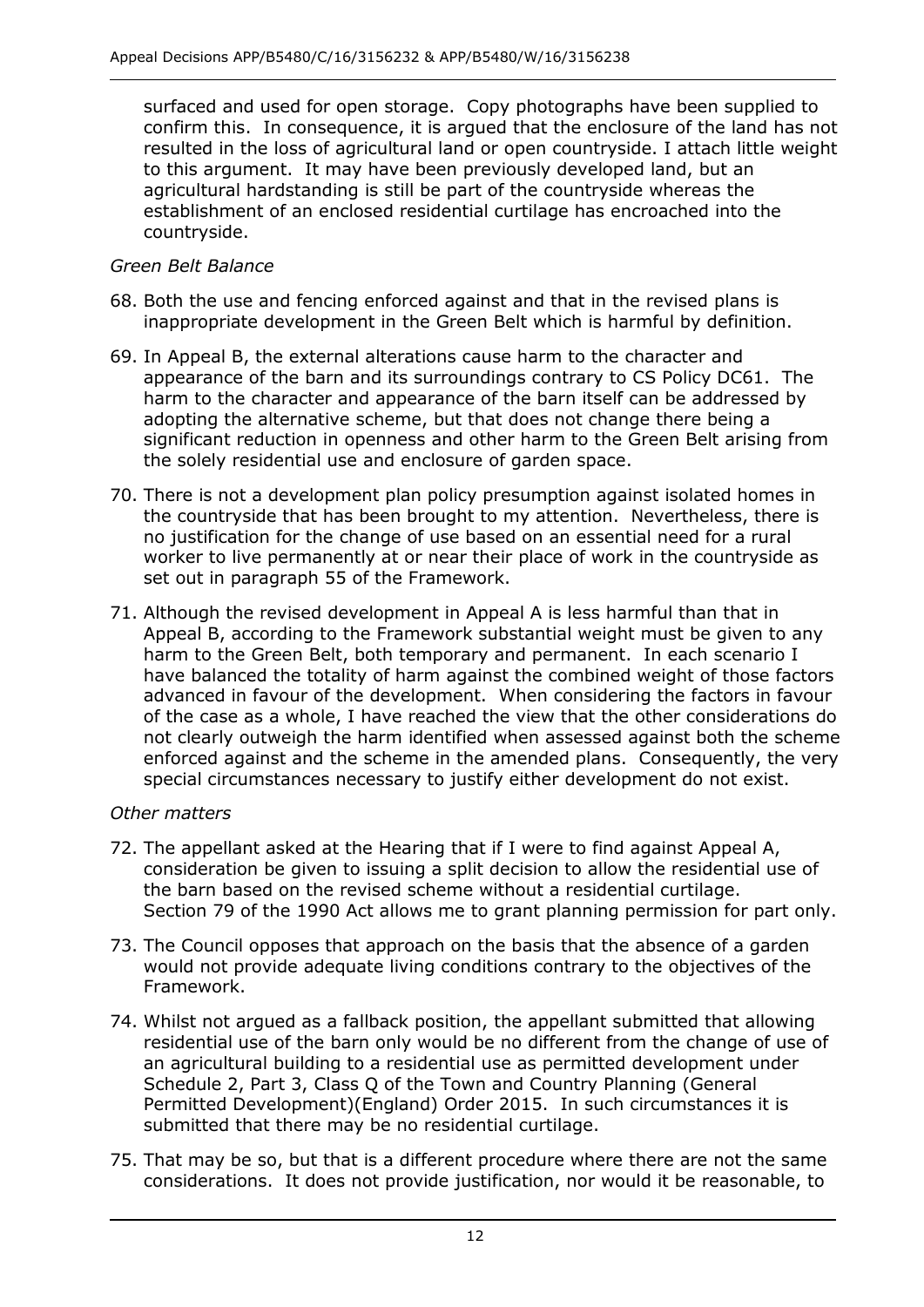allow a single dwelling currently occupied by six adults and two children without access to any domestic garden. It would not afford a good standard of living conditions as advocated in paragraph 17 of the Framework as a core planning principle. Nor would it address the Green Belt harm arising in consequence of the residential use.

 *Overall conclusion on ground (a), the deemed planning application & Appeal A* 

 76. For the reasons given above, and having had regard to all other matters raised, application and Appeal A should be dismissed. I conclude that the appeal on ground (a) fails and the deemed planning

# **Appeal B - ground (f)**

- 77. The ground of appeal is that the steps required by the notice to be taken are excessive.
- requirements of an enforcement notice can seek to achieve. These are either to remedy the breach of planning control which has occurred (section 173(4)(a)), or to remedy any injury to amenity that has been caused by the breach (section  $173(4)(b)$ ). 78. Section 173 of the Act indicates that there are two purposes which the
- 173(4)(b)). 79. The Council states that the purpose of the notice is to remedy the breach. That and to remove the structures amounting to operational development. As the reasons for refusal concern the harmful impacts of the fencing and residential me that the notice is also directed at remedying injury to amenity. is consistent with the requirements to cease the unauthorised residential use curtilage on the rural location and the openness of the Green Belt, it seems to
- 80. Whilst the alternative plans show a development which is less harmful than that existing at the time of issue of the notice, it does not overcome the harm arising as set out in my consideration of the plans in the section 78 appeal. It would still amount to inappropriate development in the Green Belt which would not be outweighed by the other considerations advanced in the appeal.
- $173(4)(a)$  and (b), it is not excessive. 81. Given that the notice does no more than seek to achieve the purposes of section
- 82. The appeal on ground (f) is dismissed.

# **Appeal B – ground (g)**

- unauthorised residential use of the barn is too short and a period of 6 months is sought instead. 83. The appellant considers that the 3 month compliance period for cessation of the
- 84. Aside from six adults, there are two children aged 2 and 4 years old living in the barn. In the interests of the welfare of the children and possible schooling arrangements needed for the older child, I consider that a period longer than 3 months for compliance is warranted. I am also mindful of the upheaval to the family at a time when the farm is likely to be at its busiest over the summer months and the consequential disruption that could be caused to the business at that time.
- 85. In all the circumstances of the case, I am satisfied that a 6 month compliance period would be reasonable and proportionate.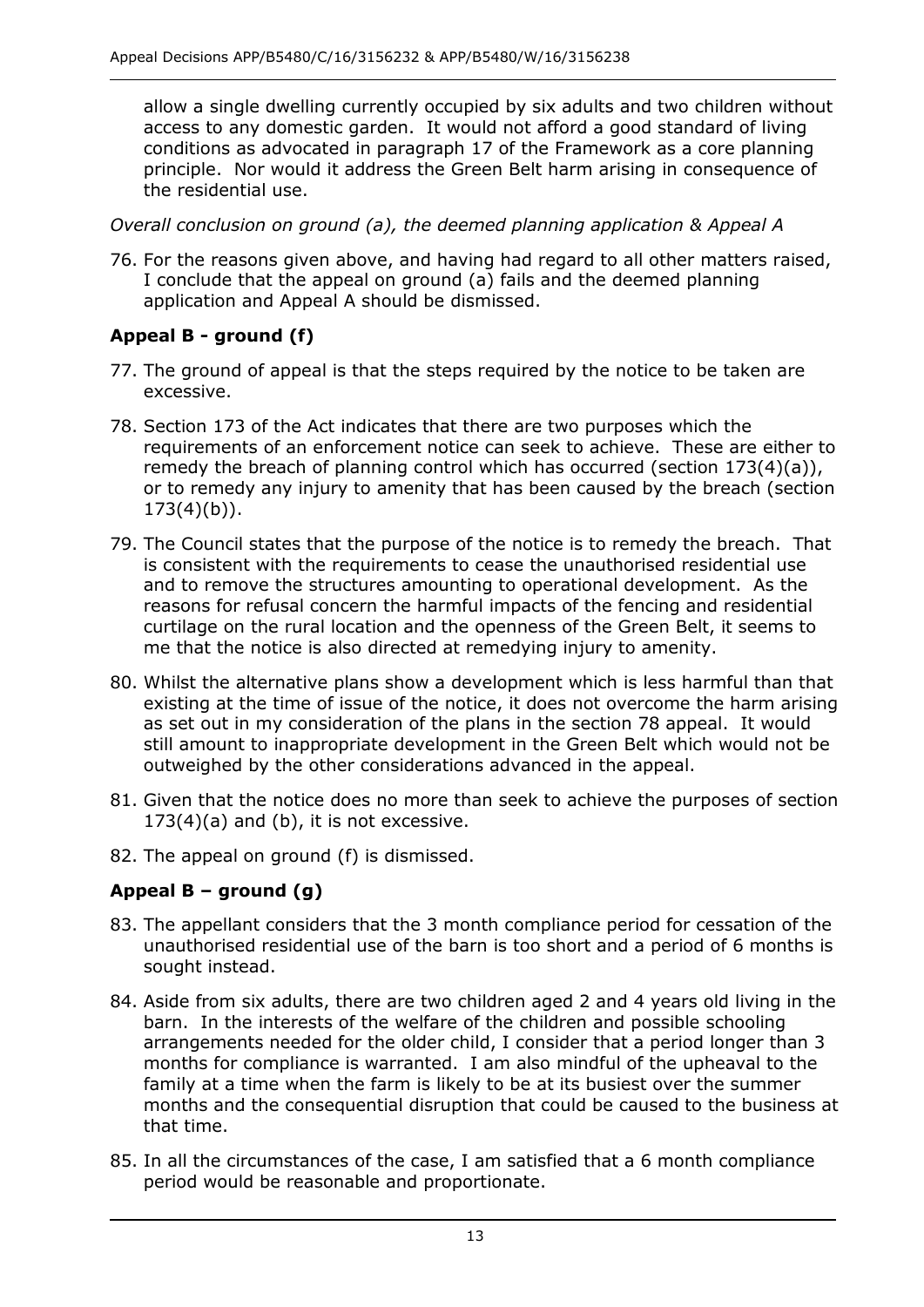86. The appeal on ground (g) succeeds.

## **Formal Decisions**

# **Appeal A**

87. The appeal is dismissed.

## **Appeal B**

88. It is directed that the enforcement notice be corrected by:

(a) deleting the whole text in paragraph 3 of the notice and replacing it with:

 "(i) the change of use of a barn (shown hatched black on the attached plan) from a mixed use as an office, agricultural use and site manager's accommodation to use as a single dwellinghouse including domestic garden (together shown edged red on the plan); and

 involving rear dormer window, rear balcony structure, front porch and the erection of a boundary fence." (ii) unauthorised alterations to the external appearance of the barn

- (b) deleting the first sentence in paragraph 5.(i) and replacing it with "Cease the unauthorised use of the barn as a single dwellinghouse with domestic garden."
- development took place". (c) deleting the words after "hard-surface" in paragraph 5.(ii) and substituting the words "to its condition before the unauthorised
- (d) deleting the words "open agricultural land" from paragraph 5.(iv) of the change of use took place." notice and substituting the words "its condition before the unauthorised

and varied by:

- (e) substituting 6 months as the period for compliance in paragraph 5.(i).
- 89. Subject to those corrections and variation the appeal is dismissed and the enforcement notice is upheld, and planning permission is refused on the application deemed to have been made under section 177(5) of the 1990 Act, as amended.

*KR Saward* 

INSPECTOR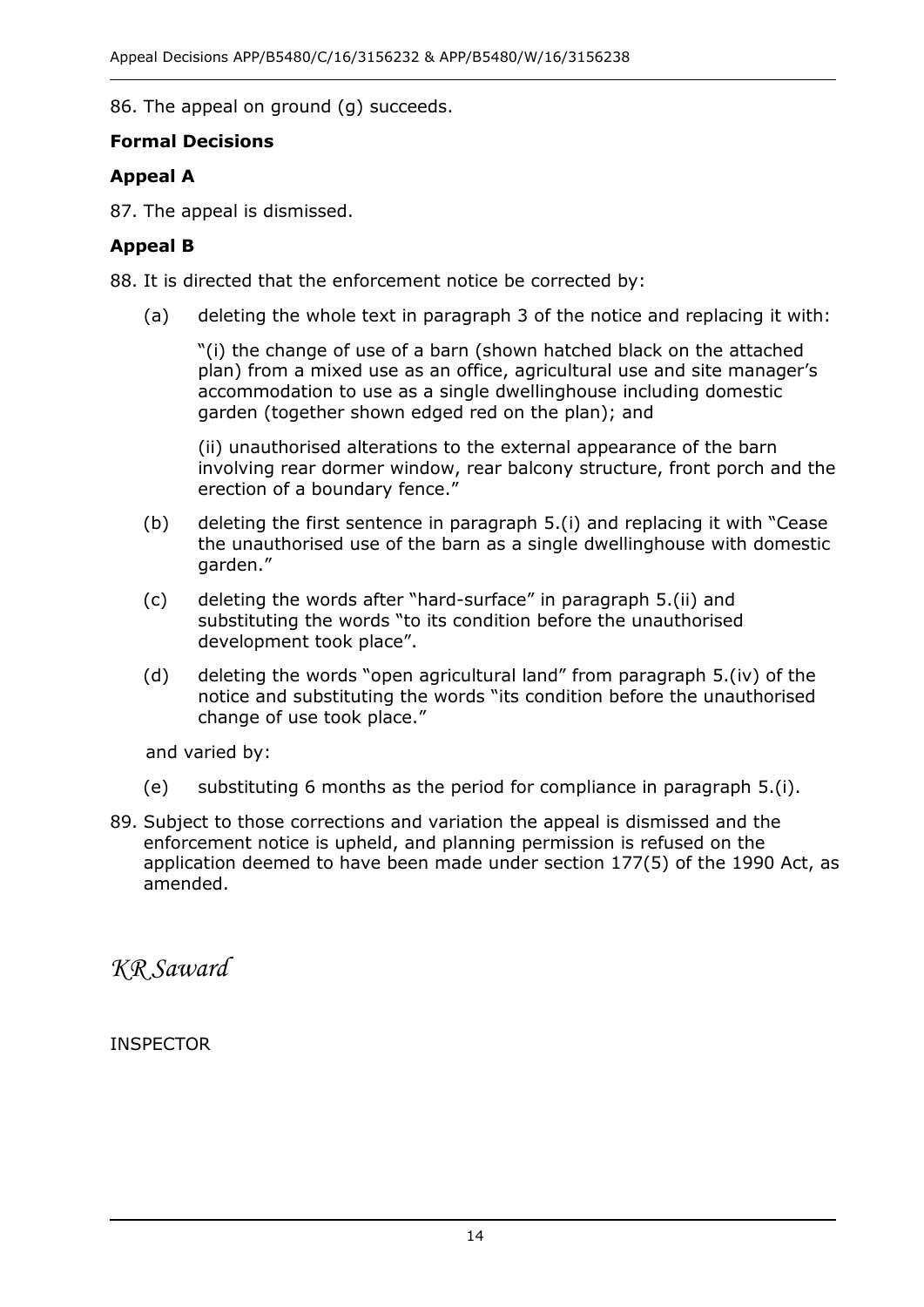#### **APPEARANCES**

#### **FOR THE LOCAL PLANNING AUTHORITY:**

Scott Davison MRTPI Planner

#### **FOR THE APPELLANT:**

Matthew Letten Spectrum Planning

John Young **Appellant** 

Julie Young **Appellant** 

#### **DOCUMENTS SUBMITTED AT THE HEARING**

- 1 Statement of Common Ground.
- 2 Marked up copy of the enforcement notice plan identifying the residential curtilage enforced against.
- 3 Printout of electronic record for notification of appeals

#### **DOCUMENT SUBMITTED AFTER THE HEARING**

4 Notice of section 78 appeal.